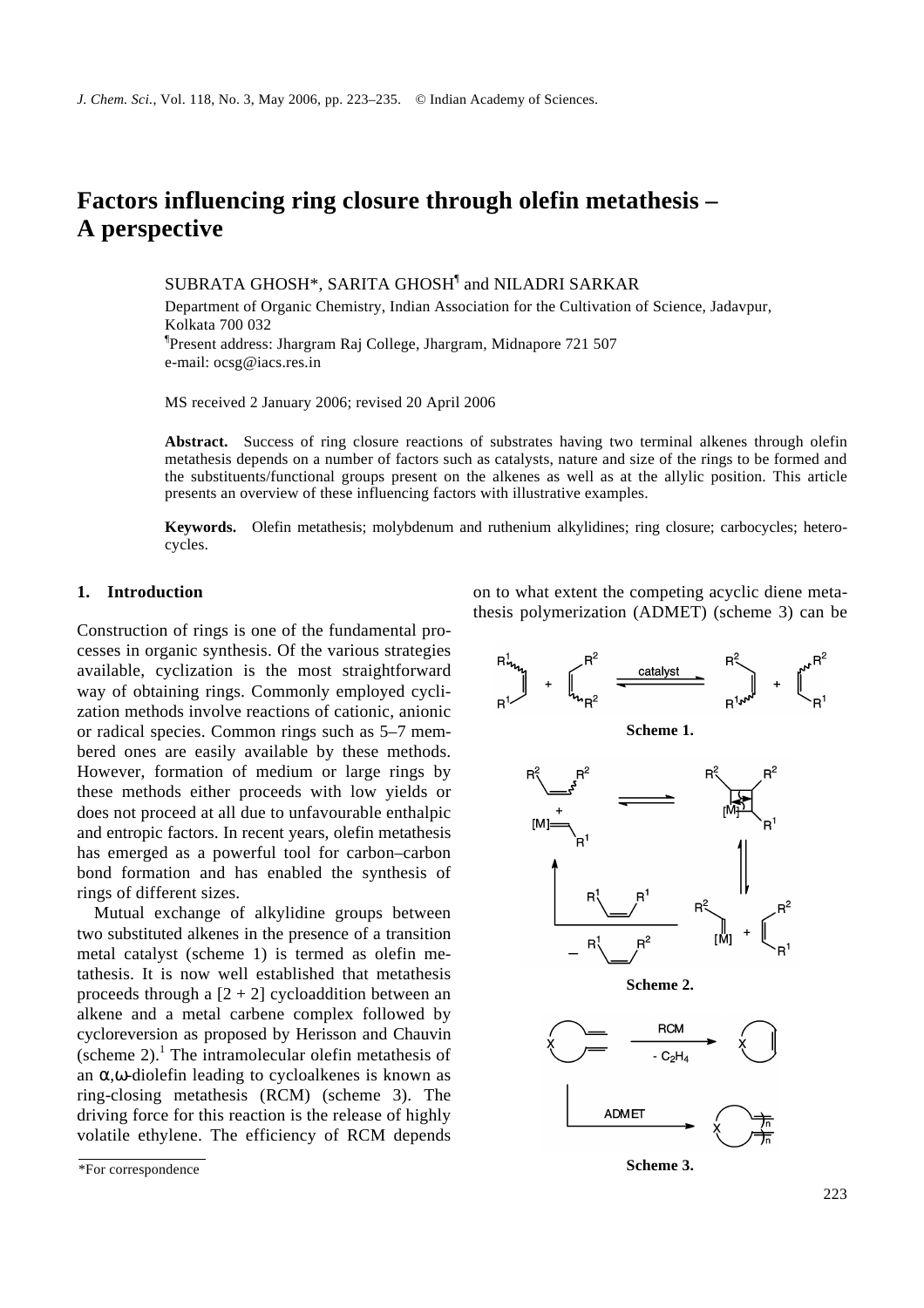overcome. Concentration of the substrate helps to reduce ADMET to some extent. However, the success of a ring-closure reaction through olefin metathesis is influenced to a great extent by a number of factors. These include (1) efficiency of the catalyst, (2) nature of the resulting rings, (3) size of the rings to be formed and (4) functional groups/substituents present in the substrate. The past several years have witnessed an explosive growth of the applications of olefin metathesis. A number of excellent accounts<sup>2</sup> focussing mainly on the application have been published. The prime objective of this account is to focus on the factors that influence RCM with illustrative examples.

### **2. Influence of catalyst on RCM**

The classical olefin metathesis catalysts composed of transition metal salts and their complexes with main group alkylating agents (such as  $WCl<sub>6</sub>/Bu<sub>4</sub>Sn$ ,  $MoO<sub>3</sub>/SiO<sub>2</sub>$ ,  $Re<sub>2</sub>O<sub>7</sub>/N<sub>2</sub>O<sub>3</sub>Cl<sub>2</sub>$ ) were inefficient for RCM. An efficient RCM catalyst<sup>3</sup> should be a good initiator of metathesis, should react exclusively or at least preferentially with olefins over the other polar groups present in the olefinic substrate and should be stable to air and moisture. The mechanism of olefin metathesis proposed by Herisson and Chauvin (scheme 2) guided the design and development of active catalysts. According to this mechanism, stabilized alkylidine-transition metal complexes should be efficient initiators. In fact, Fu and Grubbs<sup>4</sup> first demonstrated that tungsten and molybdenum alkylidines **1a,b** and **2a,b**, developed by Schrock for polymerization initiator, can induce RCM for the formation of 5–7 membered rings. However, W and Mo have a strong tendency to react with polar groups such as hydroxyls, aldehydes, carboxylic acids etc in addition to olefins. Thus, W and Mo catalysts are highly oxophilic and have poor functional group tolerance. Compared to W and Mo, Ru reacts preferentially with olefins over the polar groups. A systemic investigation by Grubbs and coworkers<sup>5</sup> led to the discovery of ruthenium carbene complexes of the general formula **3** as active catalysts for RCM.

The initiating ability of the catalyst **3** depends on the substituent 'R', while the activity of the catalyst **3** is dependent on the type of ligands  $L^1$  and  $L^2$ . An understanding of the detail steps involved during metathesis enables to understand how the ligands  $L<sup>1</sup>$ and  $L^2$  influence the reactivity of the catalyst. Based on the reactivity trend of a number of catalysts, Grubbs proposed a three-step sequence for metathesis (scheme 4): (i) olefin coordination to the metal centre to form the species **4**, (ii) dissociation of one of the ligands  $(L^2)$  to form **5**, and (iii) formation of the metallocyclobutane **6** followed by cycloreversion to the product.

For productive metathesis, the dominant pathway is the dissociation of one of the ligands. Thus, any variation of the ligands or substituent R that assist ligand dissociation make **3** an active catalyst. A bulkier and more strongly electron-donating ligand helps in dissociation of the other ligand as well as stabilize the reactive intermediate **5**. For example, a ligand more basic and bulkier than  $PPh<sub>3</sub>$  increases the stability and reactivity of a catalyst. Thus, **3b** is a more active RCM catalyst than the catalyst **3a**. The catalyst **3c** has significantly improved activity over the catalyst **3b** due to its high rate of initiation. The bulk of the Ph group probably assists ligand (phosphine) dissociation. The catalyst **7** having more basic and bulkier N-heterocyclic carbene (NHC) than  $PCy_3$ , would be expected to be more active than the catalyst **3c**, but however does not show any improved activity. However, catalysts **8** and **9** having



**Scheme 4.**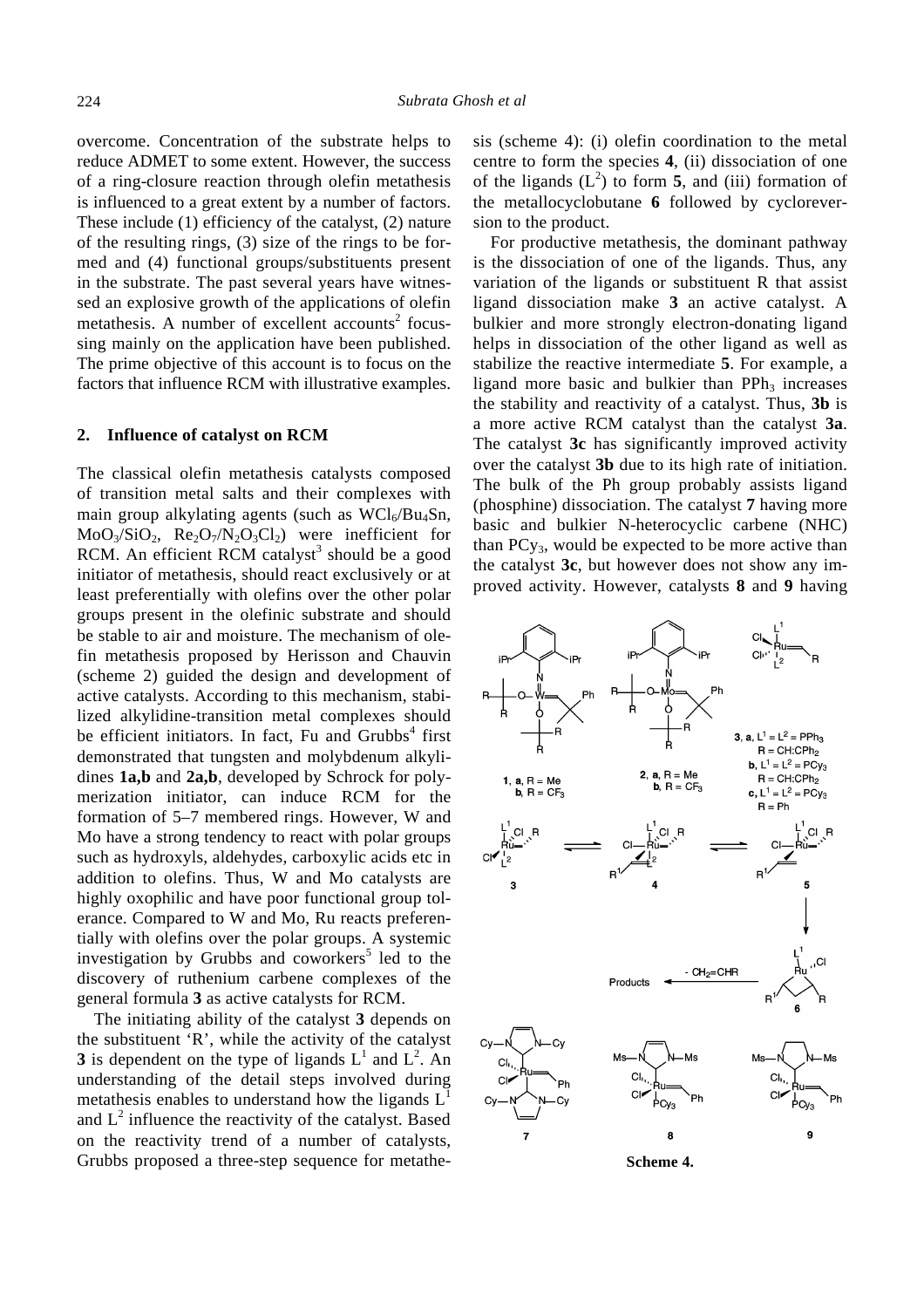NHC and PCy<sub>3</sub> as the ligands  $(L^1 \text{ and } L^2 \text{ in } 3)$  show enhanced metathesis activity. The more strongly electron-donating NHC ligand enhances the dissociation of the more labile phosphine and more efficiently stabilizes the electron-deficient intermediate **5** (scheme 4). This accounts for the increased reactivity of the catalysts **8** and **9**. The reactivities of **8** and **9** are superior to that of the catalyst **3c** and are comparable to the reactivity of the Schrock catalyst **2b** but with greater functional group tolerance. However, easy accessibility and low cost of the catalyst **3c** make it the most popular catalyst and it has been widely used for various synthetic purposes. The following examples illustrate how RCM of diolefins is influenced by these catalysts.

The dienes **10** and **12** undergo ring closure very efficiently<sup>6</sup> using the Mo catalyst 2b to give the tetrasubstituted cyclopentene **11** and cyclohexene derivative **13** in 93% and 61% yields respectively (scheme 5). However, RCM of the dienes **10** and **12** does not proceed at all with Grubbs' catalyst **3c**. Similarly, the diene  $14$  undergoes ring closure<sup>7</sup> with 2 mol% of the Mo catalyst **2b** to give the cyclopentene **15** quantitatively, while the same cyclization with Ru catalyst 3c proceeds with lower yield.<sup>2b</sup> These examples illustrate the efficiency of the Mo catalyst to induce metathesis of substituted olefins.

RCM of the sulphur containing diene  $16$  proceeds<sup>8</sup> smoothly in the presence of the catalyst **2b** but fails in the presence of the Ru carbene **3c** (scheme 6). The difference in reactivities of the Mo and Ru carbenes for effecting the cyclisation of **16** has been



**Scheme 5.**

explained by 'mismatch' of the 'hard'  $Mo<sup>vi</sup>$  centre with 'soft' sulphur or phosphine functionalities. For RCM of dienes with vinyl ether as one of the alkene units, Mo catalyst **2b** is required. Thus, dienes **18** undergo smooth ring closure<sup>9</sup> with the Mo carbene **2b** to produce the cyclic vinyl ethers **19** in good to excellent yields (scheme 7). On the contrary, the Ru catalyst **3c** proved to be totally ineffective for the cyclization of enol ethers. This failure of the Rucatalyst has been attributed to the formation of the inert carbenes from rapid reaction of the vinyl ethers with Ru catalysts. However, Sturino and Wong<sup>10</sup> have demonstrated that vinyl ethers can also be cyclised with Grubbs' catalyst **3c** as illustrated by conversion of **20** to **21** (scheme 7).

The superiority of the catalyst **2b** is further demonstrated<sup>11</sup> by smooth ring closure of the diene 22 to form the strained medium-sized ring **23** (scheme 8). Ring closure fails completely with the Ru catalyst **3c**.





**Scheme 8.**

23

 $22$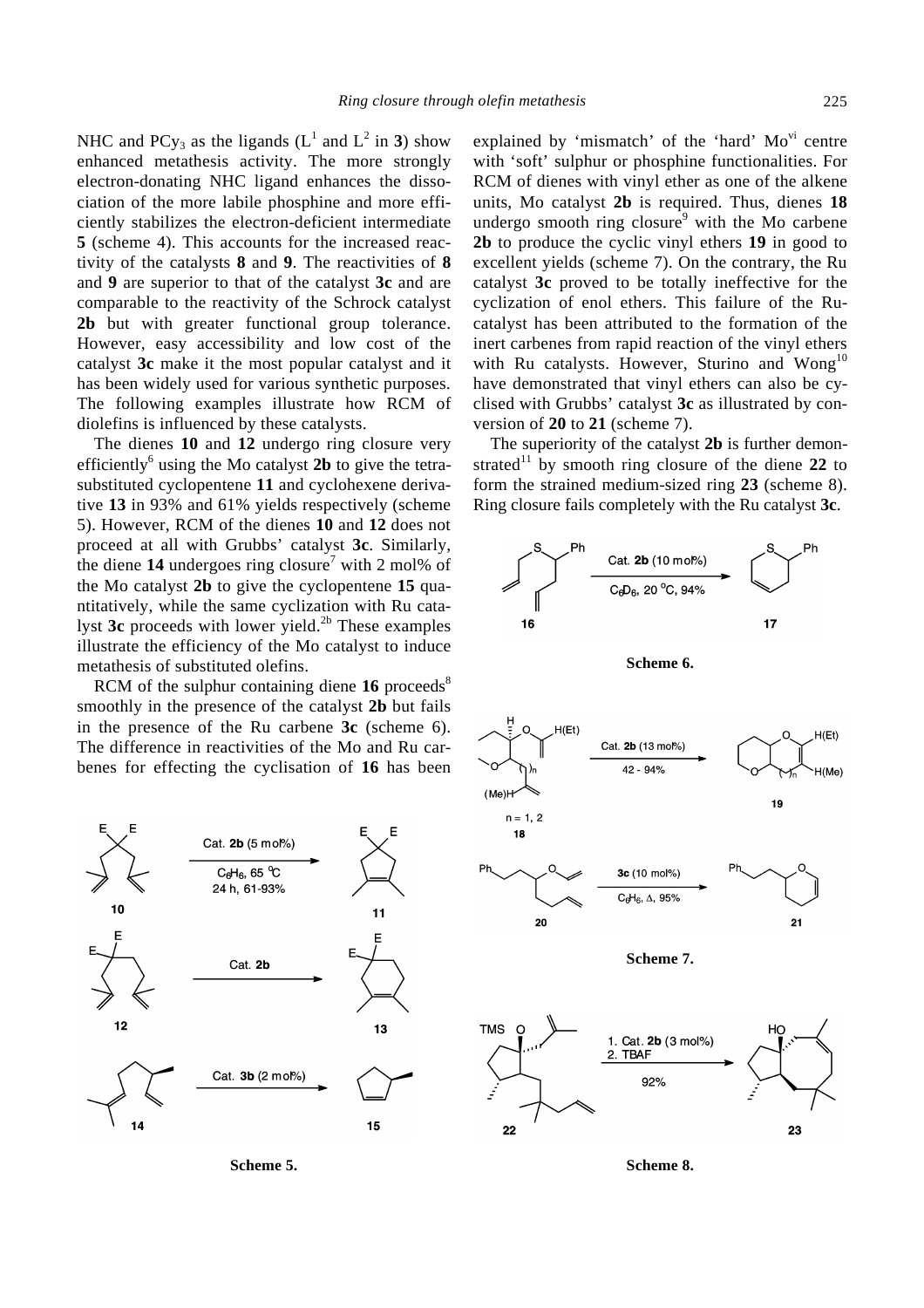Comparison of the reactivity of the Mo catalyst **2b** with those of the Ru catalysts **3c** and **8** shows that the Ru catalyst **8** has reactivity comparable with the Mo catalyst **2b,** while the Ru catalyst **3c** is much less reactive than **2b** and **8**. RCM of the diene **24** was complete<sup>12</sup> in 1 h with Schrock's catalyst to afford **25** in 92% yield (scheme 9). With the Ru catalyst **3c**, cyclization required longer reaction time and high concentration of the catalyst to give **25** in poor yield (32%). However, with the Ru complex **8**, the reaction was complete in 2 h with 89% yield of the cyclised product.

Owing to its steric crowding, the Ru catalyst **3b** is able to cyclise only one diastereoisomer in the diene mixture **26** to afford the cyclohexene derivative **27** while the Mo catalyst **2b** indiscriminately cyclises both the diastereoisomers of **26** to afford a mixture of the products  $27$  and  $28$  (scheme 10).<sup>13</sup>

The greater reactivity of the Ru catalyst **9** over the Ru catalyst **3c** towards RCM can be demonstrated by the recently reported<sup>14</sup> total synthesis of heliannuol D using RCM as the key step (scheme 11). Attempted RCM of the diene **29** using Grubbs' catalyst **3c** at room temperature fails to form the oxepene **30**. At elevated temperature  $(50^{\circ}C)$  only dimerisation is observed. However, RCM of the diene **29** proceeds smoothly at room temperature (RT) with catalyst **9** to produce the desired oxepene **30** in 94% yield.

Recently, we also observed<sup>15</sup> that RCM of the diene **31** with Ru-catalyst **3c** at RT fails to produce any cyclised product **32** but at elevated temperature only

OBn **OBn BnO** BnO. **BnO BnO** ŌВn ÔBn 25  $24$ Cat. 2b, 1h, 92% Cat. 3c, 60h, 32% Cat. 8. 2h, 89% **Scheme 9.** Cat. 3b (6 m ol%) C<sub>6</sub>H<sub>6</sub>, 2 h, 91% R<sup>i√`</sup>  $R^2$  $\rm \delta_{O_2Me}$ 27,  $R^1 = H$ ,  $R^2 = CO_2Me$ 26 **28**,  $R^1$  = CO<sub>2</sub>Me,  $R^2$  = H

**Scheme 10.**

a dimer is formed. With the catalyst **9**, RCM of the diene **31** is smooth at RT and in 8 h produces the cycloheptenol **32** in greater than 90% yield (scheme 12).

Unsaturated esters are not considered as good substrates for RCM. In spite of this, RCM of the diene **33** with the catalyst **3b** affords the cyclic product **34**  (scheme  $13$ )<sup>16</sup> in very good yield when carried out at elevated temperature. *a*,*b*-Unsaturated ketones have not generally been used in RCM, possibly due to the electron-deficient character of the double bond which reduces the metathesis efficiency. However, Paquette and coworkers have recently shown that with the catalyst **9**, RCM of the dienone **35** pro- $\text{ceeds}^{17}$  smoothly to produce the cyclooctenone derivative **36** in 90% yield (scheme 13).

Remarkable catalytic specificity has been obser $v \cdot ed^{18}$  during RCM of the enantiopure triene 37. While the Ru catalyst **3c** affords the *anti* product **38**,





**Scheme 12.**



**Scheme 13.**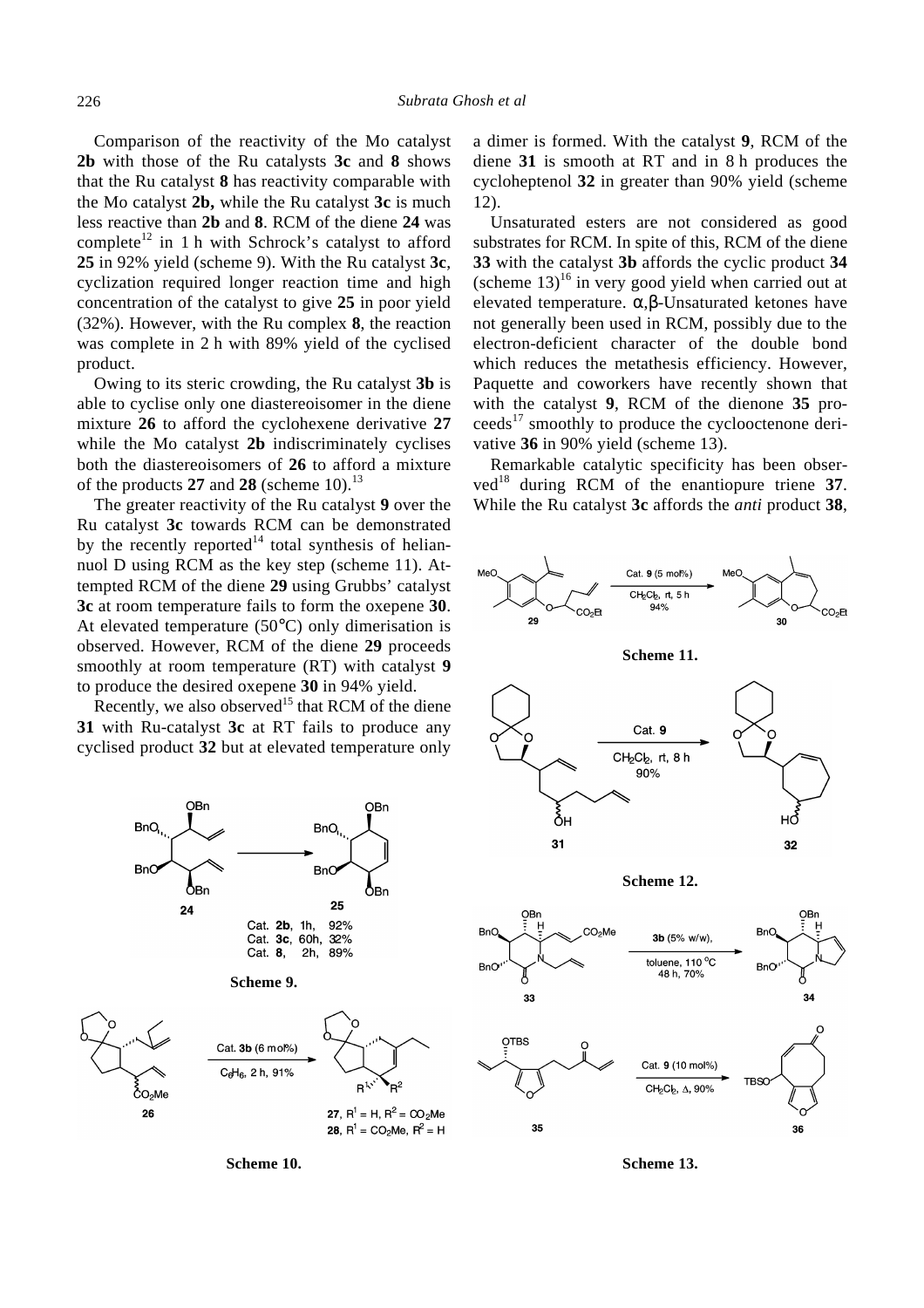

**Scheme 15.**



the Mo catalyst **2b** gives the *syn* product **39** exclusively (scheme 14). The observed specifity is attributed to the different spatial arrangement of the respective ligands in each complex during cyclization.

# **3. Nature of the resulting rings (carbocycle or heterocycle)**

Olefin metathesis has been efficiently employed for the construction of both carbocycles as well as oxygen heterocycles. However, when there is a possibility

of the formation of carbocycles as well as oxygen heterocycles of the same size, it is the latter one which is favoured (scheme 15). For example, the tetraene **40** in the presence of Grubbs' catalyst **3c** at RT for 1 h produces the bicyclic ether **41** in 45% yield with 19% yield of the carbocycle **42**. The same reaction, when carried out at 60°C, forms the bicyclic ether **41** as the only product.<sup>19</sup> Similarly, cyclization of the tetraene **43** with Grubbs' catalyst **9** leads to the exclusive formation of the tricyclic ether **44** without any trace of the carbocycle **45**. 20

The formation of nitrogen heterocycles by RCM of dienes containing nitrogen atoms between two alkene units does not proceed due to the basicity and nucleophilicity of the N atoms which deactivate the catalyst through coordination with the metal centre of the catalyst. $^{21}$  In such cases, the substrates have to be deactivated either by conversion to the amides, carbamates, or sulphonamides or by protonation. Grubbs and coworkers<sup>22</sup> demonstrated that N-trifluoroacetyl diene **46a** underwent smooth RCM with Mo catalyst **2b** to afford the dihydropyrrole **47a**. These RCM reactions can also be catalyzed by the Ru catalyst **3b** (scheme 16). Recently, it has been demonstrated<sup>23</sup> that Lewis acids such as  $[Ti(OPr)_4]$ facilitate RCM of the diallylamine **48** using the Ru catalyst **9** to afford the pyrrolidine derivative **49**.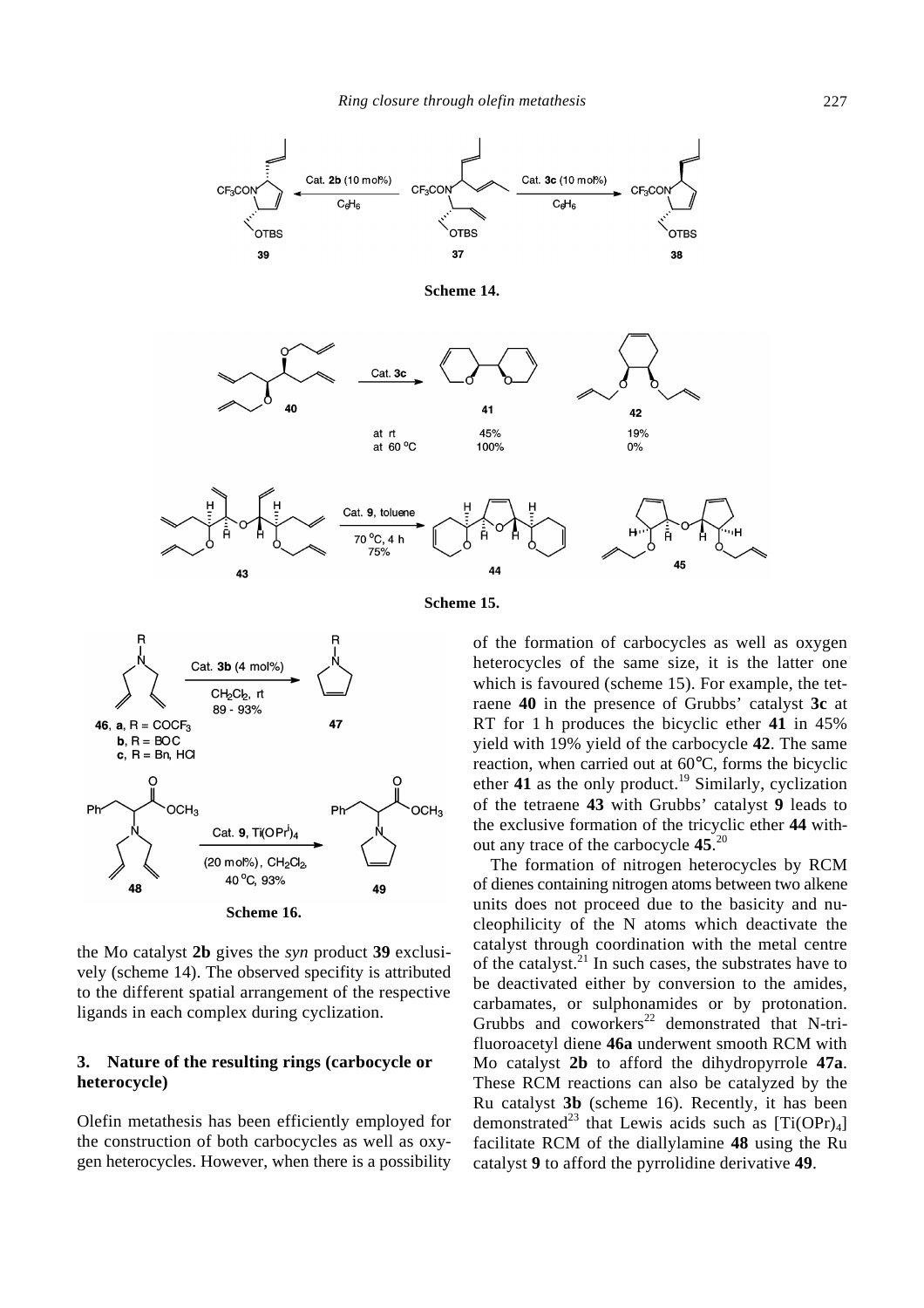#### **4. Size of the ring to be formed**

Reactivity in RCM of dienes is influenced to a great extent by the size of the rings to be formed. This is illustrated by the cyclization of the dienes **50a–c**. The diene **50a** undergoes smooth ring closure in 24h at RT to form the cyclopentenol **51a** with Grubbs' catalyst **3c** in 83% yield. Under similar conditions, the diene **50b** produces the cyclohexenol **51b** quantitatively in only 4 h (scheme 17). However, the diene **50c** fails to produce the cycloheptenol **51c** even on prolonged reaction at RT as well as at elevated temperatures. Thus, as ring size increases it becomes difficult to construct rings through cyclization.

Reactivity in cyclization reaction is influenced by the activation energy in the transition state and the probability of end-to-end encounters (entropy). The activation energy is thought to reflect the strain energy of the ring to be formed and is markedly dependent on ring size, as shown by strain energy data



| Scheme 17. |  |
|------------|--|
|------------|--|

Table 1. Strain energy of various rings.

| Ring size | Strain energy<br>$(kcal mol-1)$ |
|-----------|---------------------------------|
| 5         | 6.5                             |
| 6         | 0.0                             |
| 7         | $6-3$                           |
| 8         | 9.6                             |
| 9         | 12.6                            |
| 10        | 12.0                            |
| 11        | $11-0$                          |

(table 1).<sup>24</sup> From these data it is clear why the 6membered ring **50b** is easily formed. Although 5 and 7-membered rings have comparable strain energies (higher than 6-membered), it is the entropic factor that prohibits cyclisation of **50c** to form the sevenmembered ring **51c**.

Formation of medium size rings through RCM requires several features to be installed in the substrate and provide some sort of conformational constraint. This conformationally predisposes the dienes for ring closure. These constraints are achieved either by using a pre-existing ring, i.e. cyclic conformational constraint, or acyclic conformational constraint.

# 4.1 *Pre-existing ring as cyclic conformational constraint*

There are several reports where aromatic rings have been used for cyclic conformational constraint. For example, RCM of the diene **28** using Grubbs' catalyst **9** produces seven-membered cyclic ether **29** in excellent yield. Similarly, the diene **54** is ring closed using the catalyst **8** to form the oxepene **55** (scheme  $18$ .  $25$ 

Cyclic ethers also provide very good conformational constraint. For example, the dienes **56** easily cyclise with Grubbs' catalyst **3c** to form seven- to nine-membered cyclic ethers  $57$  in excellent yields.<sup>26</sup> Ring closure of the dienes **58** is achieved with the Mo catalyst **2b** to form eight- and nine-membered cyclic ethers **59** (scheme 19).

Derivatives of sugars provide excellent conformational constraint. For example, cyclization<sup>27</sup> of dienes **60** and **62** can be achieved with Grubbs' catalyst **3c** to form seven and nine-membered cyclic ethers **61** and **63** respectively, in excellent yields (scheme 20). Pre-existing carbocycles also facilitate formation of cycloheptenes<sup>28</sup> through RCM. In an approach toward the synthesis of guanacastepenes, Mehta and coworkers<sup>28a</sup> demonstrated that seven-membered rings could be constructed in very high yields on pre-existing five-membered carbocycle **64** to afford the hydroazulene derivative **65** (scheme 21). Similarly,

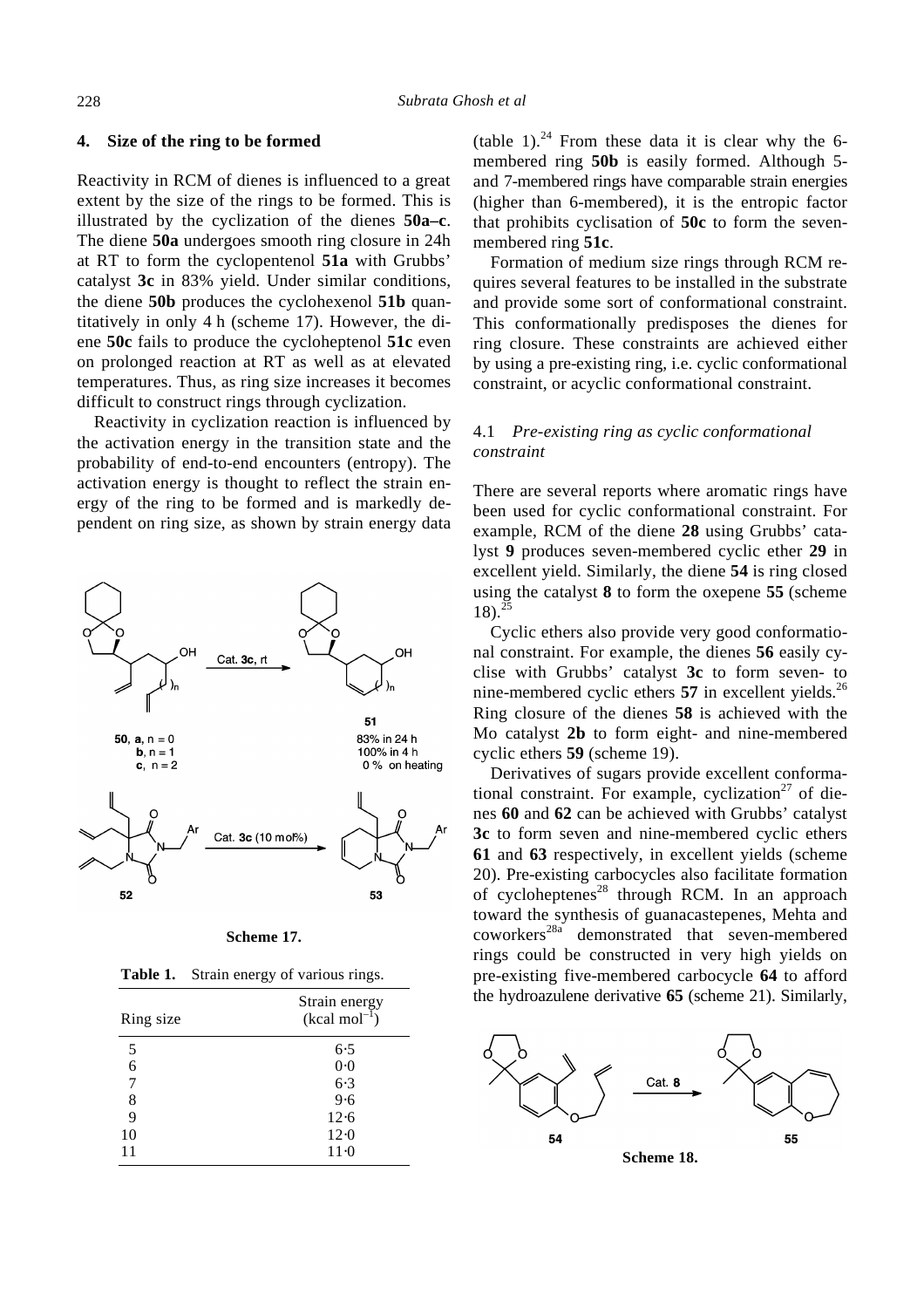









**Scheme 22.**





Synthesis of eight-membered carbocyclic rings is of considerable importance because of the presence of this ring in many biologically active natural products. A large number of methodologies other than cyclization for the synthesis of eight-membered rings have been developed. Olefin metathesis offers an excellent route for achieving synthesis of 8-membered rings. Facile construction of 8-membered rings has been possible only when the alkene units are present on a pre-existing ring. For example, the diene **72** undergoes smooth ring closure when treated with Grubbs' catalyst **3c** to form the cyclooctene derivative **73** in good yield (scheme  $23$ ).

The importance of a pre-existing ring for the formation of 8-membered ring has been nicely demonstrated by Prunet *et al*. <sup>31</sup> The diene **74** produces the cyclised product **75** in very poor yield. However, when the two vicinal hydroxyl groups on the chain





**Scheme 21.**

seven-membered carbocycle **67** can be constructed in excellent yield on a six-membered carbocycle **66**28b (scheme 21).

Stereochemistry at the ring fusion of the bicycles to be formed has profound influence on the rate of RCM reaction. Grubbs *et al*<sup>29</sup> demonstrated that *trans* ring fusion facilitates the synthesis of the [6⋅4⋅0] system. Thus, the *trans*-diene **68** produces 60–75% of the cyclised product **69** whereas the corresponding *cis*-diene **70** affords only 20-33% of the cyclic ether **71** (scheme 22).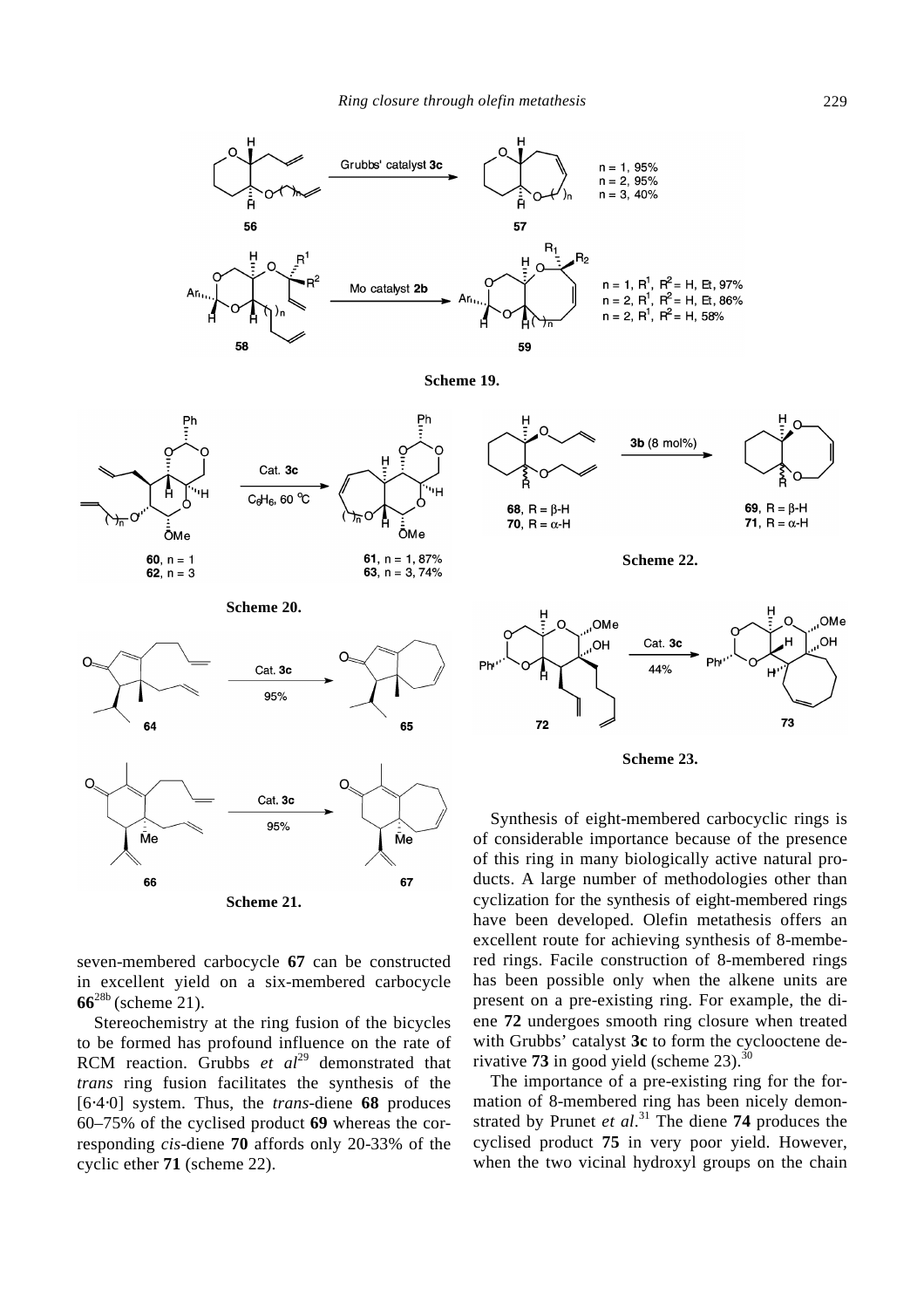bearing the alkene units are protected as a cyclic acetal, the resulting dioxolane ring in **76** provides the necessary conformational constraint that facilitates RCM to form the cyclooctene derivative **77** in excellent yield (scheme 24).

Lactams,  $32$  pyrrolidines  $33$  and oxazolines  $34$  also provide excellent conformational constraints. Seven,









**Scheme 25.**

eight and nine-membered rings can be easily annulated on them through RCM of vicinal chains containing terminal alkene units to lead to bicyclic systems (scheme 25).

#### 4.2 *Acyclic conformational constraint*

The Thorpe–Ingold effect of the geminal substituents provides conformational constraint to acyclic *a*,*w*dienes and facilitates RCM. This is nicely demonstrated<sup>35</sup> by smooth ring closure of the diene  $86$  with the Mo catalyst **2b** to form the cycloheptenone **87** (scheme 26). In contrast, the diene **88** devoid of geminal substituents fails to produce any cyclised product under identical condition.

Vicinal stereocentres present on acyclic dienes can lead to conformations where olefinic chains are positioned *gauch* and help in ring closure. A comparison of the reactivity of dienes **89** and **90** towards RCM with the catalyst 3c is illustrative.<sup>36</sup> The ether **89** without any substituent on the chain when treated with the catalyst **3c** gives only the dimer whereas the diene **90** cyclises under identical condition to afford the cyclic ethers **91** in excellent yields (scheme 27).

This concept has been exploited for the synthesis of the key intermediates **93** and **95** in the total synthesis of the natural product laurencin through RCM of the dienes **92** and **94** respectively (scheme 28).<sup>37</sup>

The nine-membered oxacycle **97** is formed by RCM of the diene **96** in excellent yield (scheme 29).



**Scheme 26.**





**Scheme 27.**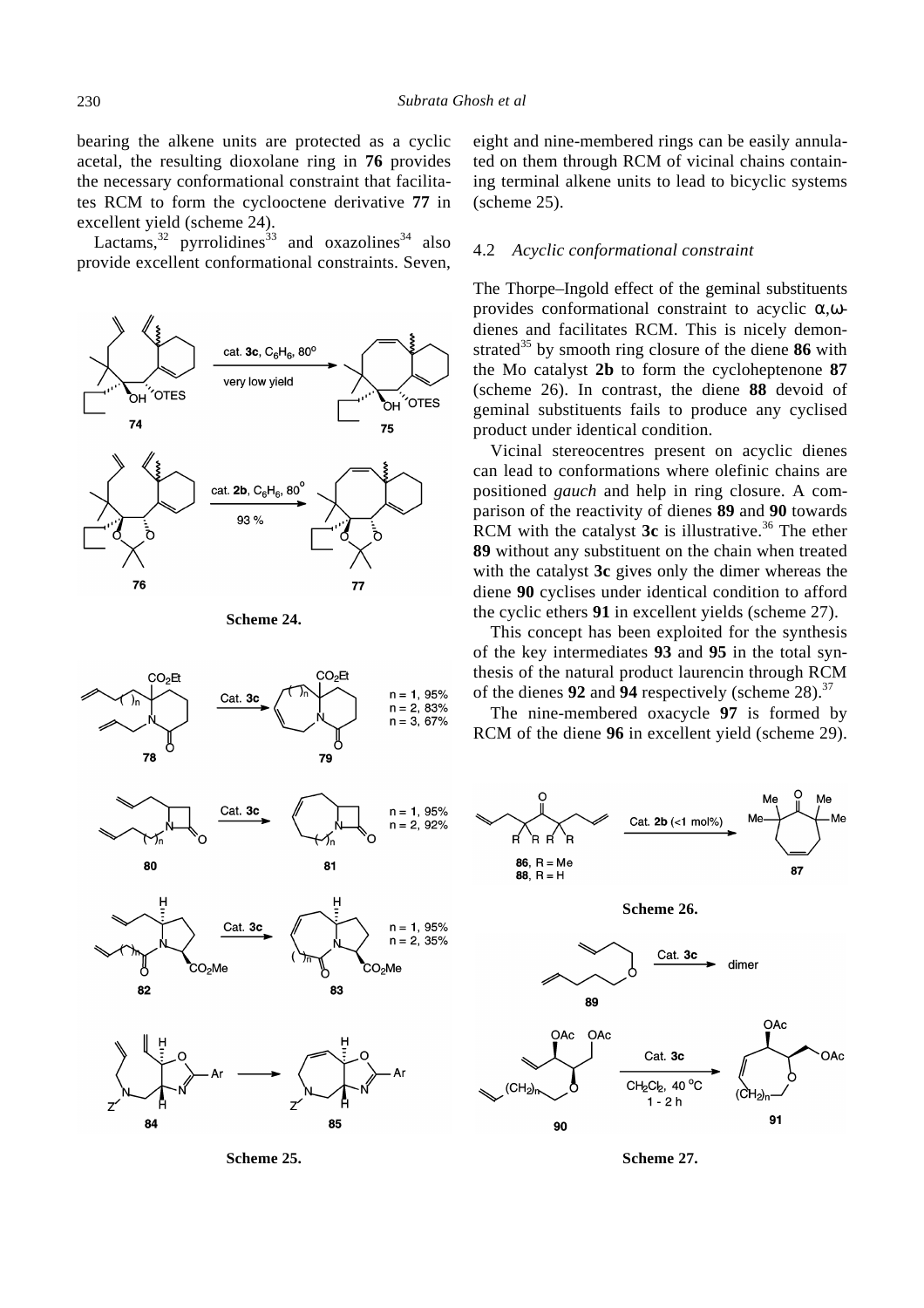The facile formation of **97** from **96** is probably the outcome of two synergistic *gauch* effects provided by a pair of vicinal substituents on the diene. $38$ 

Sometimes the steric effect present in the compound acts as an acyclic conformational constraint. The diene **98** when treated with the catalyst **3b** undergoes RCM to form the aza cyclooctene **99** in very good yield (scheme 30).<sup>39</sup> The tosyl group, due to its steric bulk, restricts the conformational flexibility of the terminal alkene units and facilitates ring closure.

The steric effect of a bulky substituent on acyclic diene can restrict the conformational freedom, forcing the alkenes to undergo ring closure during RCM, as has been demonstrated by Linderman.<sup>40</sup> The diene **100a** with a tributyl stannyl group on the diene undergoes smooth ring closure with Grubbs' catalyst **3c** to form the oxocane **101** (scheme 31). When the tributyl stannyl group is replaced by a *t*-Bu group, the diene **100b** undergoes polymerisation under similar conditions. This has been attributed to the larger size of the tributyl stannyl group as compared



to the *t*-Bu group. Another reason for enhanced reactivity of the diene **100a** is possibly the result of a unique stereoelectronic effect due to the interaction between Sn and O atoms or the Sn and Ru carbene complex.

#### 4.3 *Synthesis of macrocycles*

The majority of investigations leading to macrocyclization are aimed at the synthesis of macrocyclic lactones as a number of naturally occurring macrocyclic lactones exhibit significant biological activity. Unlike formation of medium rings by RCM, a suitably biased conformation is generally not required for macrocyclization. However, to reduce the rate of the key competing reaction, oligomerization, during macrocycle formation, a low concentration of the diene with higher temperature and higher catalyst loading is necessary. Thus, cyclization of the highly flexible diene **102** with the catalyst **3b** under slow addition affords the 16-membered lactone **103**  (scheme  $32$ ).<sup>41a</sup>

For efficient synthesis of macrocyclic lactones, a well-balanced interaction of Lewis-basic heteroatoms of the diene substrate with the emerging Lewis-acidic carbene intermediates is important. In the absence of any heteroatoms that lead to such interaction, macrocyclization fails as illustrated by failure of the diene  $104$  to undergo cyclisation<sup>41b</sup> with 4 mol% of the catalyst **3b** under high dilution.

If such interaction becomes too strong as in the case of the diene **105**, the activity of the metal car-



**Scheme 30.**

99

**Scheme 32.**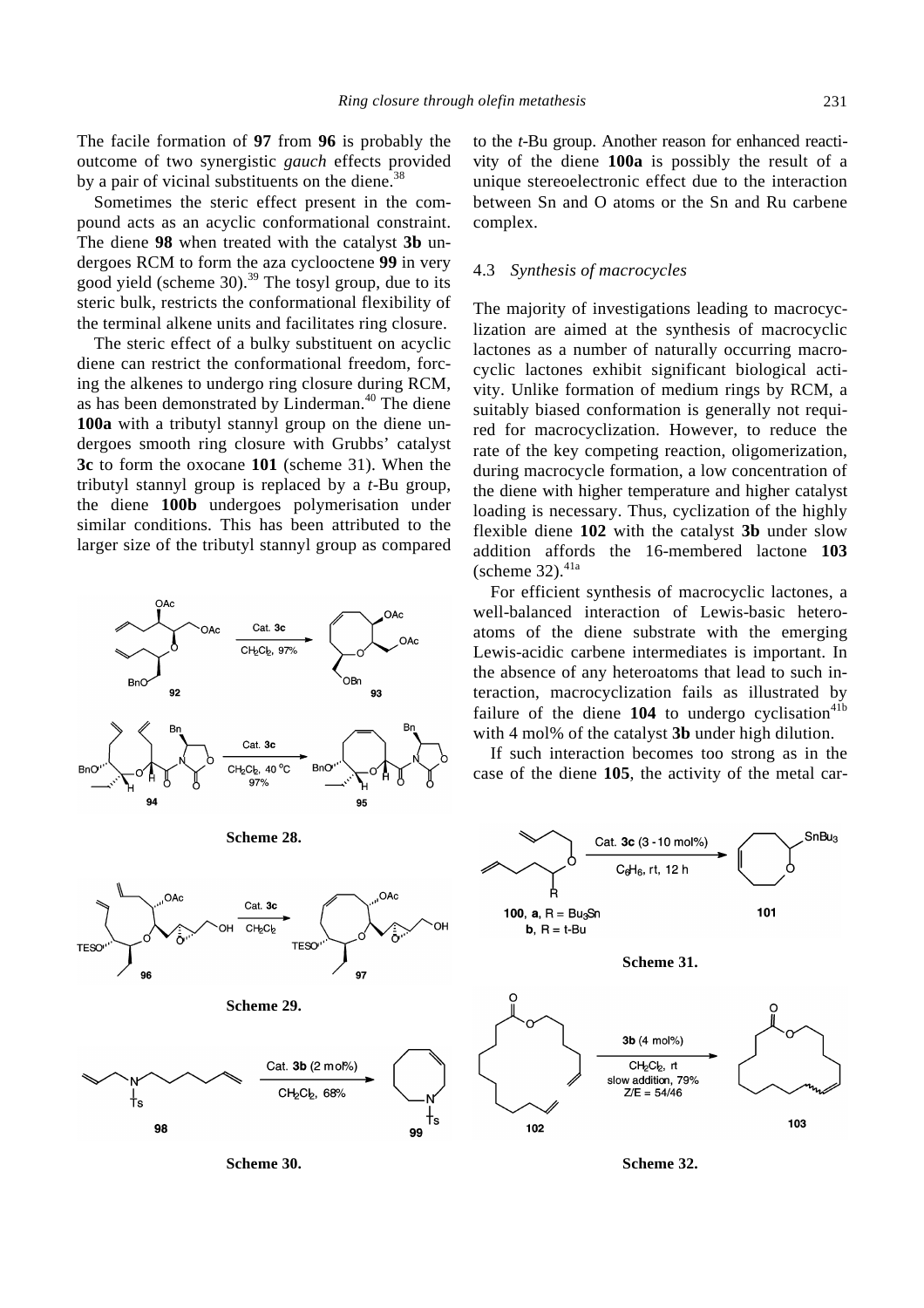bene decreases due to chelation as shown in structure **106** and RCM does not take place.<sup>41b</sup> The diene **107**, where such chelation is weak or absent, undergoes smooth ring closure to form the macrocycle **108**   $(scheme 33).<sup>41b</sup>$ 

Formation of highly strained macrocycles, however, requires preexisting conformational constraints. In an attempt to construct the macrocyclic ring present in roseophilin, attempted RCM of the diene **109a** fails to produce the macrocycle **110a** even under high dilution. However, a triisopropylsiloxy group on the chain as a conformational control element as in the diene **109b**, forces the alkene side chains to come into closer proximity and cyclization occurs smoothly (scheme  $34$ ).<sup>42</sup>





In contrast, the triene **111** lacking the ketopyrrole unit is free of strain as present in the diene **109a**. No additional conformational control element is required for its cyclisation. Thus it can be smoothly cycli- $\text{sed}^{43}$  with the catalyst  $3c$  to form the appropriately functionalised thirteen-membered ring **112** present in roseophilin. The ketopyrrole unit is then constructed (scheme 35) on this macrocycle for elaboration to roseophilin.

The efficiency of RCM in forming macrocycle has been demonstrated by the construction of the 16 membered macrocyclic lactones by several research groups in approaches to the anticancer compound, epothiolone. For example, RCM of the diene **114** is accomplished in dilute  $CH<sub>2</sub>Cl<sub>2</sub>$  solution with the catalyst 3c (scheme 36).<sup>44</sup>

Conformational preorganization facilitates macrocycle formation by RCM as has been nicely demonstrated by Iqbal and co-workers $45$  in their studies involving *b*-turn mimics. The tripeptide **116** preorganises itself leading to a *b*-turn. Thus, the diene **116** when subjected to RCM in the presence of catalyst **3c** undergoes smooth ring closure to form the cyclic peptide **117** in very good yield (scheme 37).

#### **5. Effect of allylic substituents on RCM**

Substituent at the allylic position of a substrate greatly influences RCM reactivity. An alkyl substitution at the allylic position retards the reaction of the alkene with metal carbene. Ulman and Grubbs<sup>46</sup> reported that *t*-butylethylene, containing a fully substituted allylic centre, is inert to reaction with the catalyst **3c**. In contrast, a hydroxyl group at the allylic position has an accelerating effect on RCM. A systematic investigation by Hoye and  $Zhao<sup>47</sup>$  (scheme 38) nicely demonstrates the effect of alkyl and hydroxyl substitution on RCM of the dienes **118a–e**. One of the alkene units in these substrates is trisubstituted so that metathesis is initiated at the terminal alkene.

It is observed that on going from **118a** to **118e,** RCM reactivity increases. The diene **118a** in which the allylic carbon is fully substituted is almost inert to ring closure while the diene **118d** having a tertiary hydroxyl group at the allylic position has a significant activating effect on the reaction rate. The diene **118e** having a secondary hydroxyl group being less sterically crowded than **118d** is found to be most reactive, illustrating the activating effect of the hydroxyl group on RCM. This effect of the hydroxyl group may possibly arise through preassociation of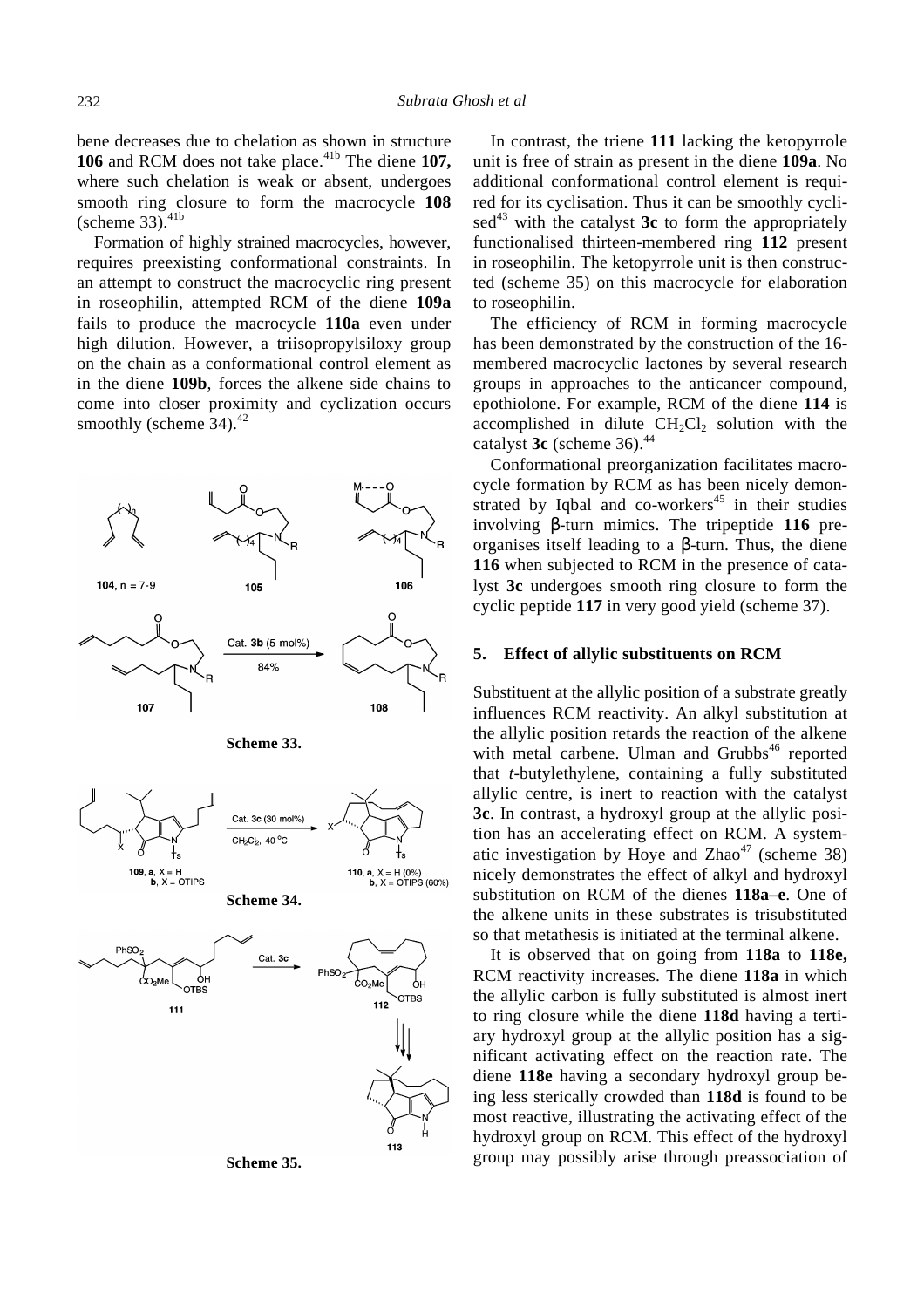

**Scheme 36.**



**Scheme 37.**



\*Numbers in parentheses show approximate relative reactivities



**Scheme 38.**

the diene with the catalyst by forming one of the species:  $(RO)Cl(Cy_3P)_2Ru=CHPh$ ,  $Cl_2(Cy_3P)(ROH)$  $Ru=CHPh$  or  $[Cl_2(Cy_3P)(RO)Ru=CHPh][Cy_3PH]^+.$ Hydrogen bonding between the hydroxyl group and

one of the chloride ligands may also favour reaction between the alkene and carbene centre.

In spite of the large activating effect of allylic hydroxyl group, a competing reaction during RCM of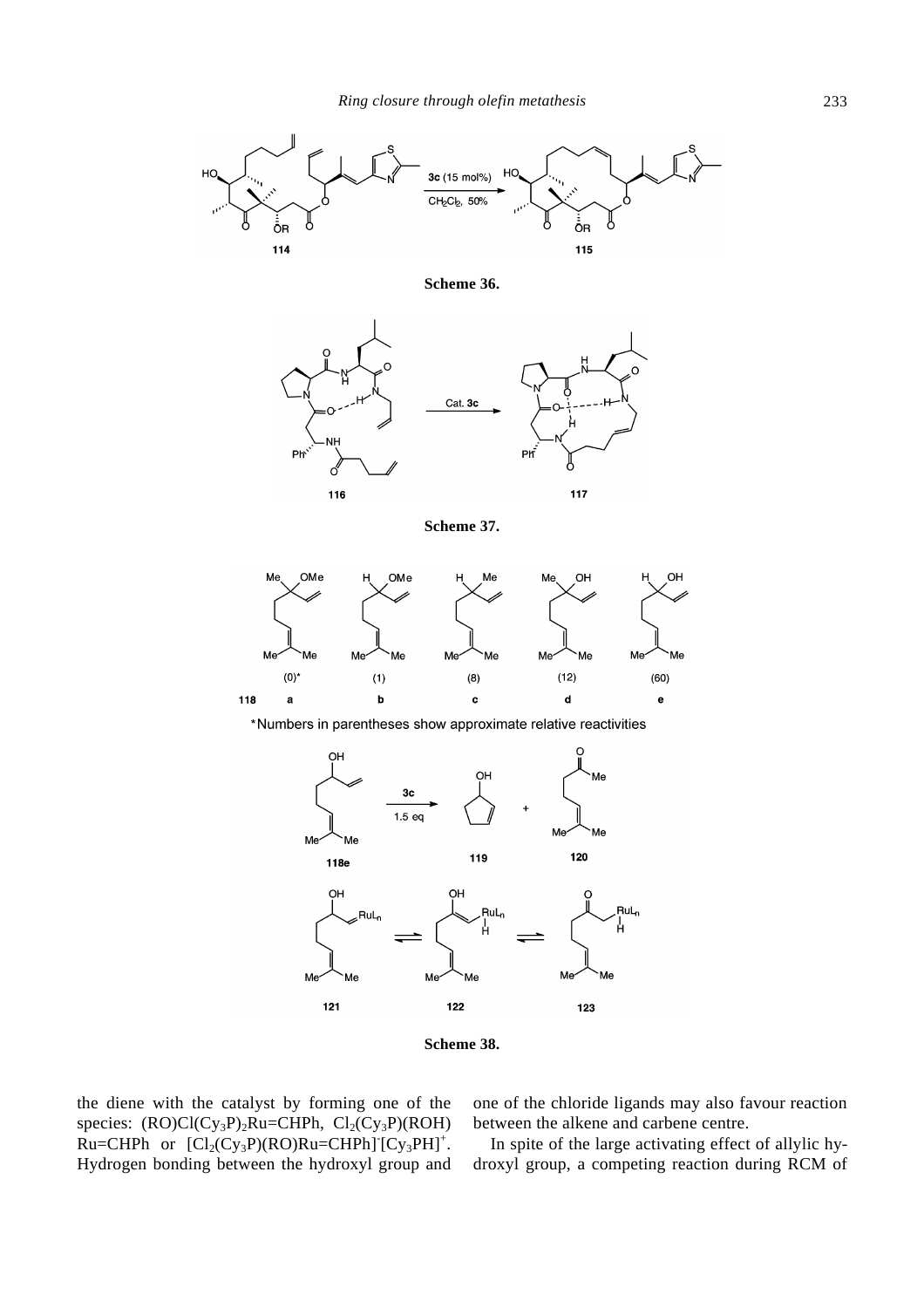

**Scheme 39.**



#### **Scheme 40.**

the diene **118e** leads to the formation of the methyl ketone **120** in addition to the RCM product **119** in 1 : 1⋅5 ratio. Tautomerisation of the initially formed carbene **121** to the enolyl ruthenium hydride species **122** followed by reductive elimination to the oxoalkyl ruthenium **123** (scheme 38) has been suggested as the reason for formation of the methyl ketone. Similar observation on RCM of the diene containing secondary allylic hydroxyl group has been reported by others $^{17}$  also.

In contrast to the above observation, we recently observed<sup>48</sup> that RCM of the dienes 124a,b having a secondary hydroxyl group at the allylic position, occurs smoothly with the catalyst **3c** to produce only the cyclopentenols **125a,b** in 93% and 79% yields respectively, while the diene **124c** produces only oligomers.

It is noteworthy that the dienes **124a,b** and **c** contain a hydroxyl group at one of the allylic carbons and an alkyl group at the other allylic carbon, both of which deter RCM (scheme 39). The dramatic increase in reactivity of the dienols **124a** and **124b** may be attributed to the stabilization of the initially formed Ru-carbene **126** by the oxygen atom present in the allylic alkyl substituent. This stabilization probably directs metathesis initiation at the alkene nearest to the alkoxy group and thus overrides the competitive fragmentation due to the allylic secondary hydroxyl group. The bulkier alkoxy or acetoxy groups in **124a** and **124b** respectively facilitate dissociation of the oxygen atom from the stabilized Rucarbene **126** required for subsequent reaction with the second alkene unit. This also explains the lack of RCM reactivity of the dienol **124c**.

Significant rate acceleration in RCM of diene **127** having a acetoxy group (scheme 40) over that of the diene **127** with a hydroxyl group has been observed by Sarkar and co-workers.<sup>49</sup> Thus, RCM of the diene **127a** with the catalyst **3c** takes 2⋅5 h to produce the cyclopentene **128a** while RCM of the diene **127b** with the catalyst **3c** is complete within 5 min.

#### **6. Conclusion**

Key features that determine the success of ring closure reactions through olefin metathesis have been summarized with illustrative examples. The catalyst plays a major role in the success of a ring closure reaction. Ring closure of substrates containing highly substituted olefin requires the use of Schrock's catalyst **2b** or Grubbs' catalyst **9**. Six-membered rings are the most easily accessible compared to five- and seven-membered rings. For synthesis of mediumsized rings, pre-organization of the substrates is essential. Macrocyclization requires lower substrate concentration with high catalyst loading. Preorganisation of the substrates is not always required. Allylic substituents also play an important role. Thus this account provides some guidelines for designing synthesis of cyclic structures.

## **Acknowledgement**

Financial support from the Department of Science and Technology, Govt. of India is gratefully acknowledged. NS wishes to thank the Council of Scientific and Industrial Research, New Delhi for a fellowship.

#### **References**

- 1. Herisson J-L and Chauvin Y 1971 *Makromol. Chem*. **141** 161
- 2. (a) Schuster M and Blechert S 1997 *Angew. Chem. Int. Ed*. **36** 2036; (b) Grubbs R H and Chang S 1998 *Tetrahedron* **54** 4413; (c) Furstner A 2000 *Angew. Chem. Int. Ed*. **39** 3012; (d) Maier M E 2000 *Angew.*